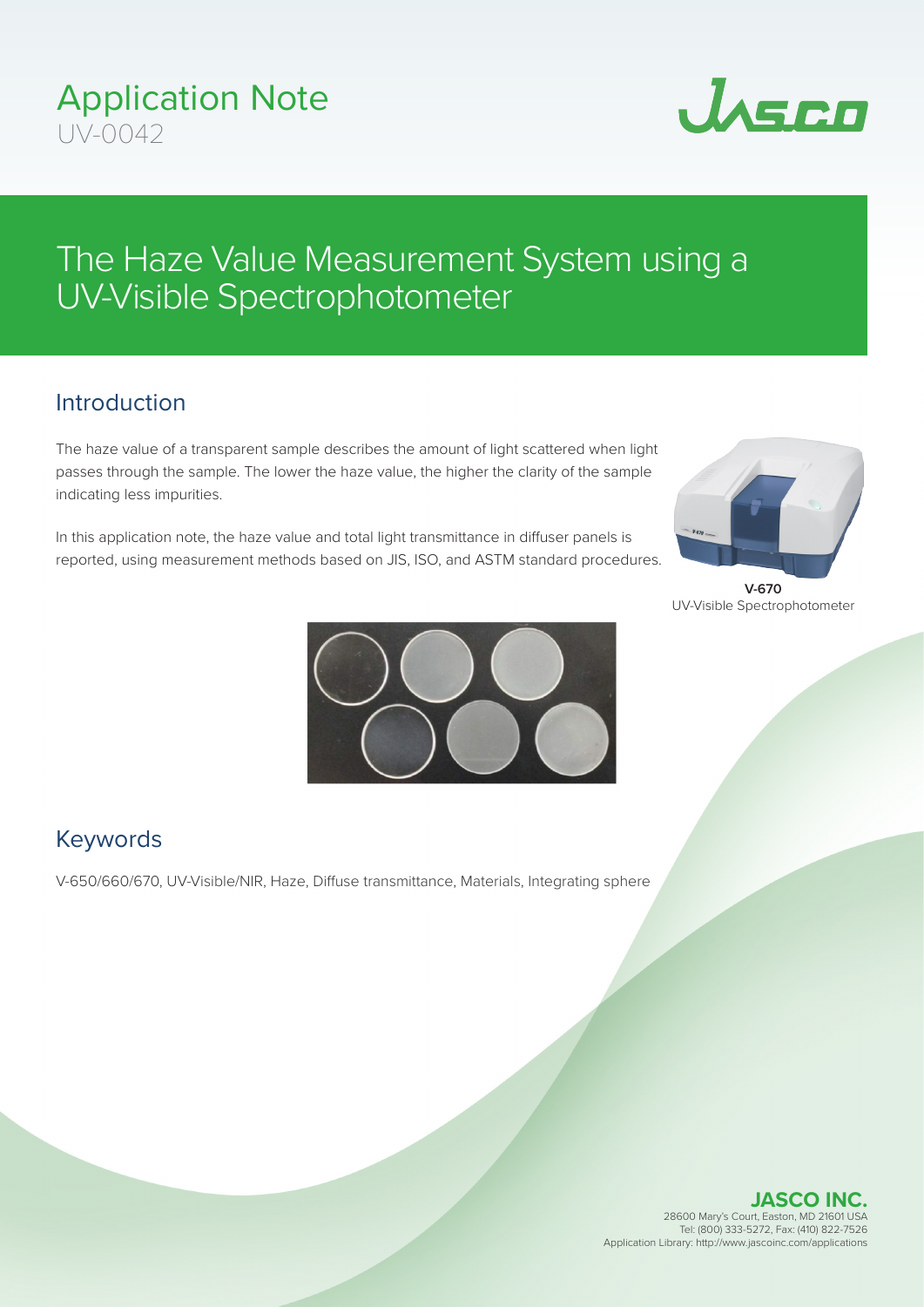**2 / 3**

### Experimental

Figure 1 illustrates how the total transmittance (T<sub>t</sub>), sample diffusion rate (T<sub>4</sub>), and scattering rate (T<sub>3</sub>) are obtained using an integrating sphere. The baseline spectrum is obtained using a white diffuser plate (1) and the light scattered by the instrument itself is measured (T<sub>3</sub>) in order to calibrate the spectrophotometer.



The total light transmittance and sample diffusion of the sample is then measured and the haze value is calculated by the ratio of the two spectra:

$$
Haze = \frac{T_d}{T_t}
$$

| <b>Measurement Conditions</b> |                |               |             |  |  |  |
|-------------------------------|----------------|---------------|-------------|--|--|--|
| <b>Bandwidth</b>              | $5 \text{ nm}$ | Scan speed    | 400 nm/min  |  |  |  |
| Response                      | $0.24$ sec     | Data interval | nm          |  |  |  |
| Light Source                  | D65            | View angle    | $2^{\circ}$ |  |  |  |